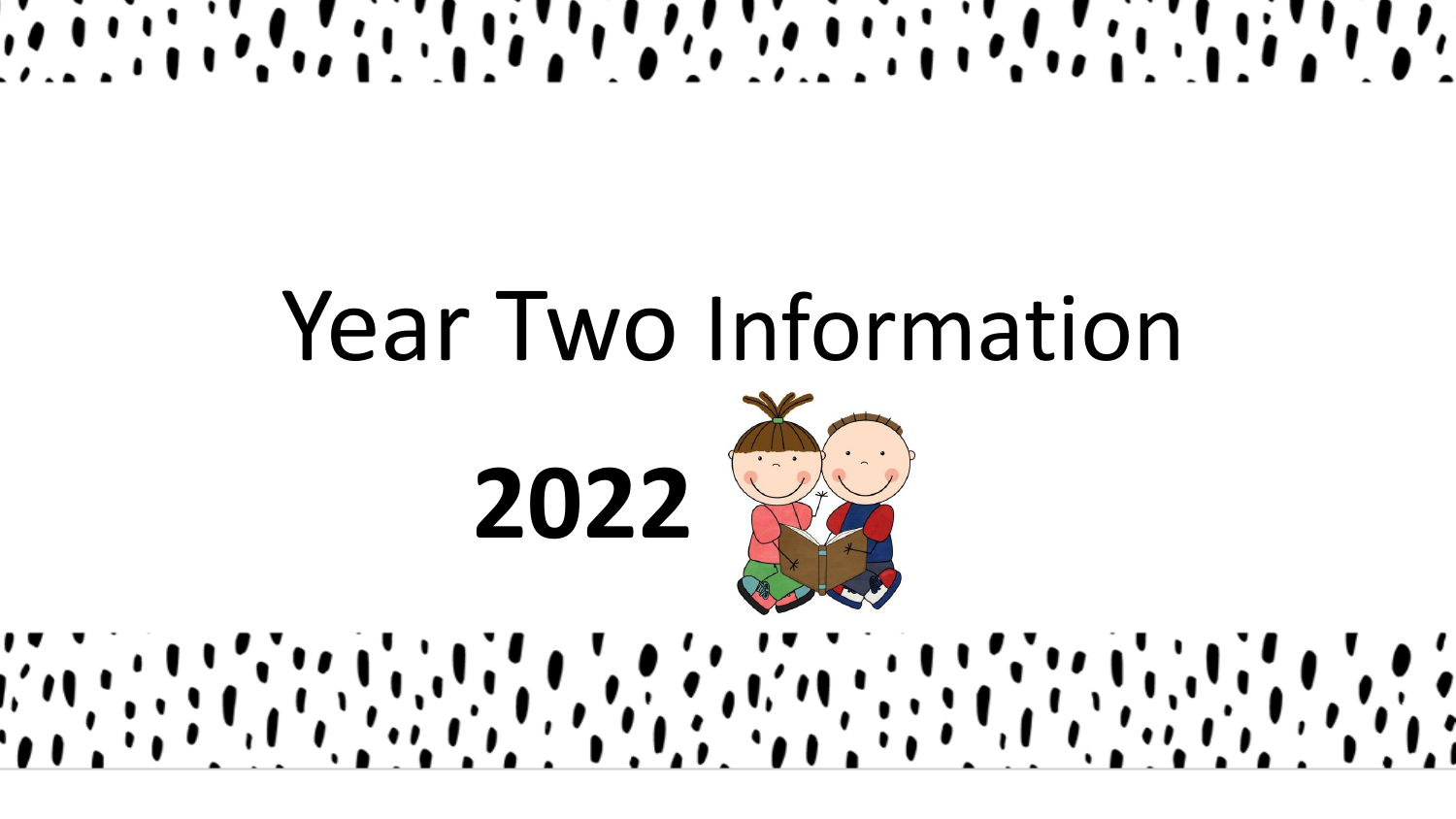

Welcome to Year 2. We are very excited to be teaching your child this year. The Year Two Blue teachers are

Mrs Morris and Mrs Gorbig and the Year Two Gold teachers are Mrs Everett and Ms Rensen. Mrs Richardson

will be teaching across both classrooms and Mrs Kowald will be teaching the Year Two classes on a

Wednesday.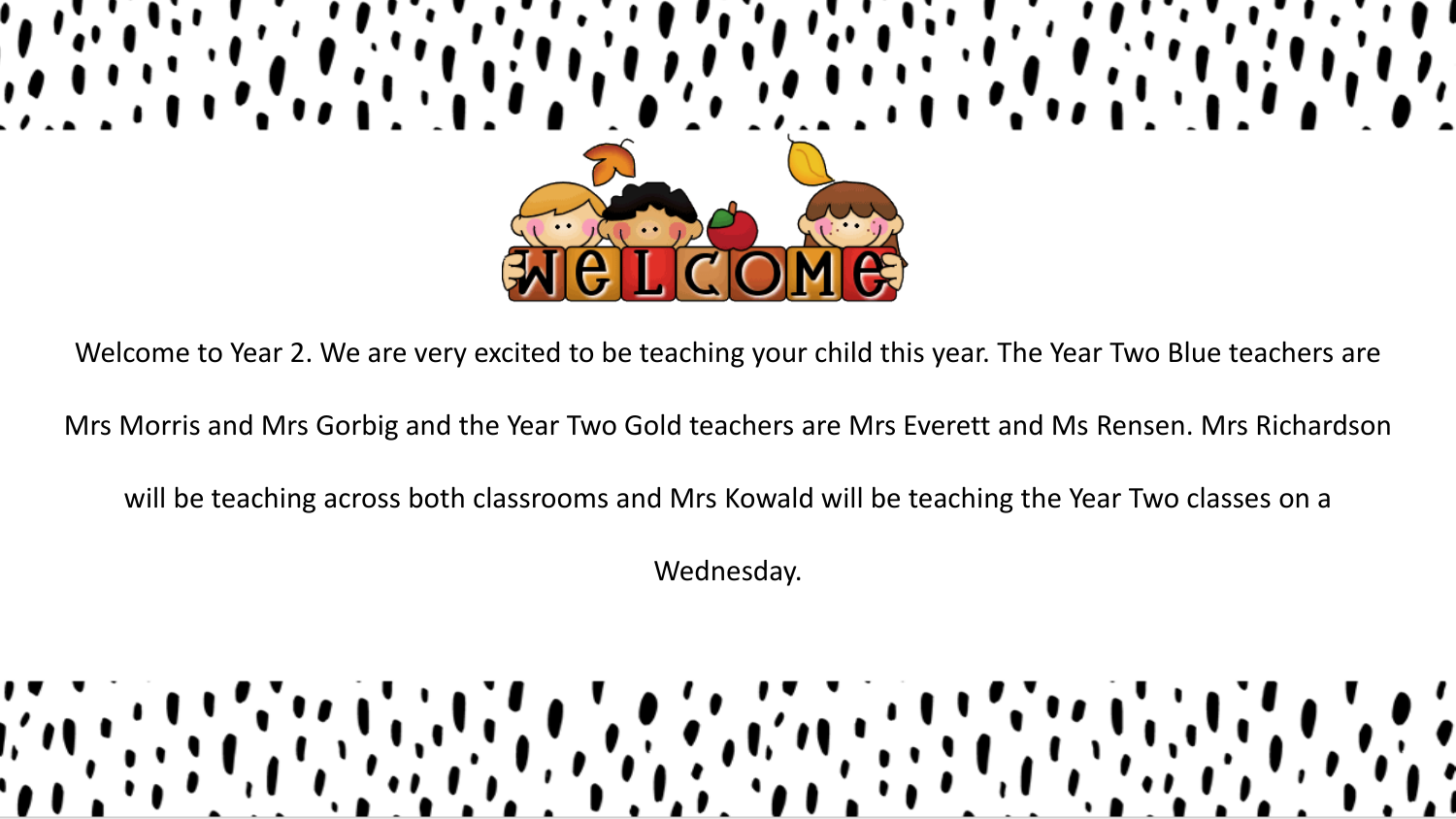



# Mrs Morris

Favourite colour- Green. Favourite food- Chinese. Pets- Bella dog & George the Lamb. Kids: 3 kids. (2 girls & 1 boy).

**I love spending time with my family, swimming, netball, singing, camping and hanging out with my friends!**

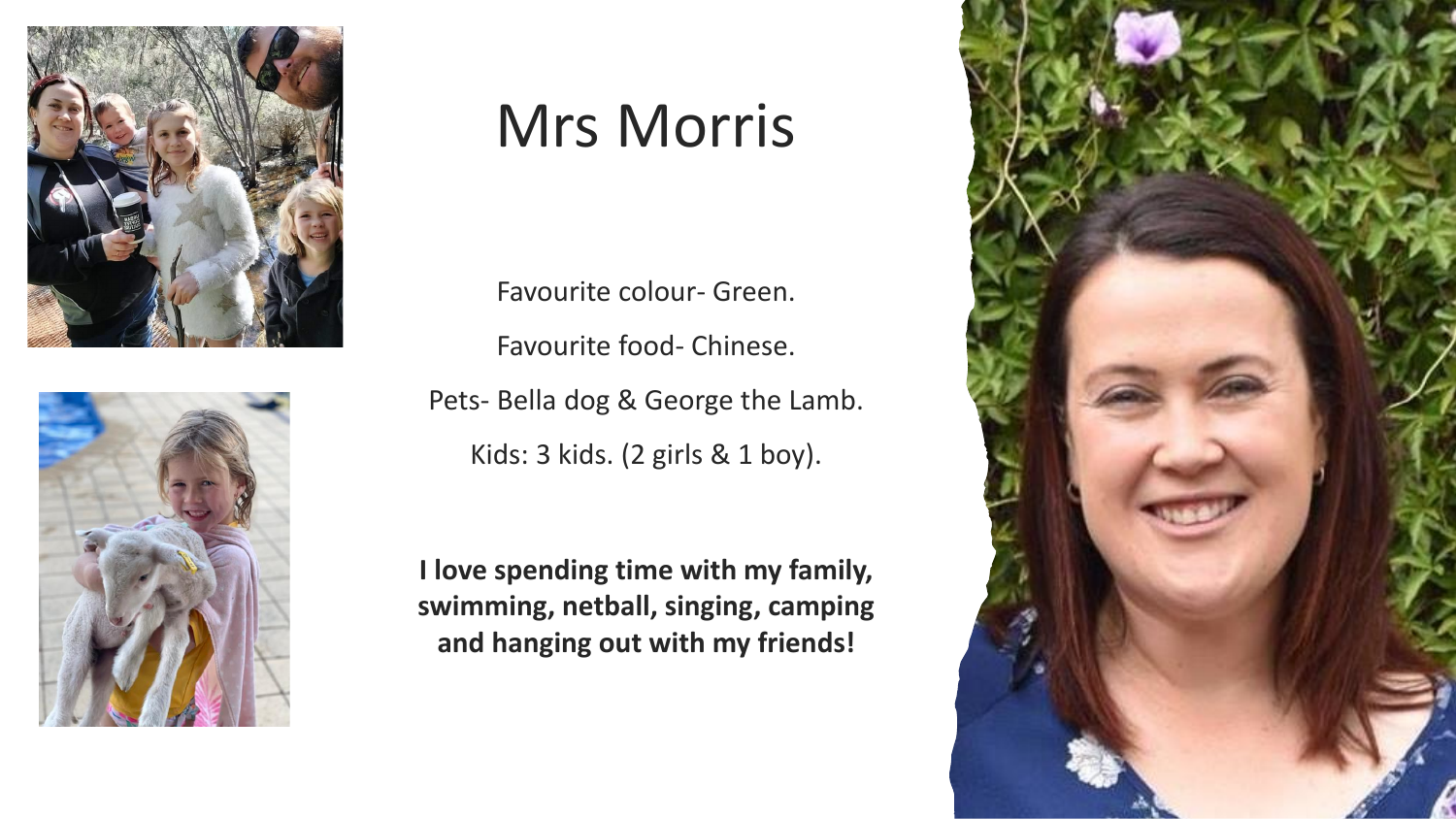



# Mrs Everett

Favourite colour- Pink.

Favourite food- Pasta.

Pets- Charlie the dog.

**I like going for walks with my dog Charlie, spending time with my husband and going to the beach!**

 $\mathbf{r}$ 





 $\left(\begin{array}{c} 1 \\ 1 \end{array}\right)$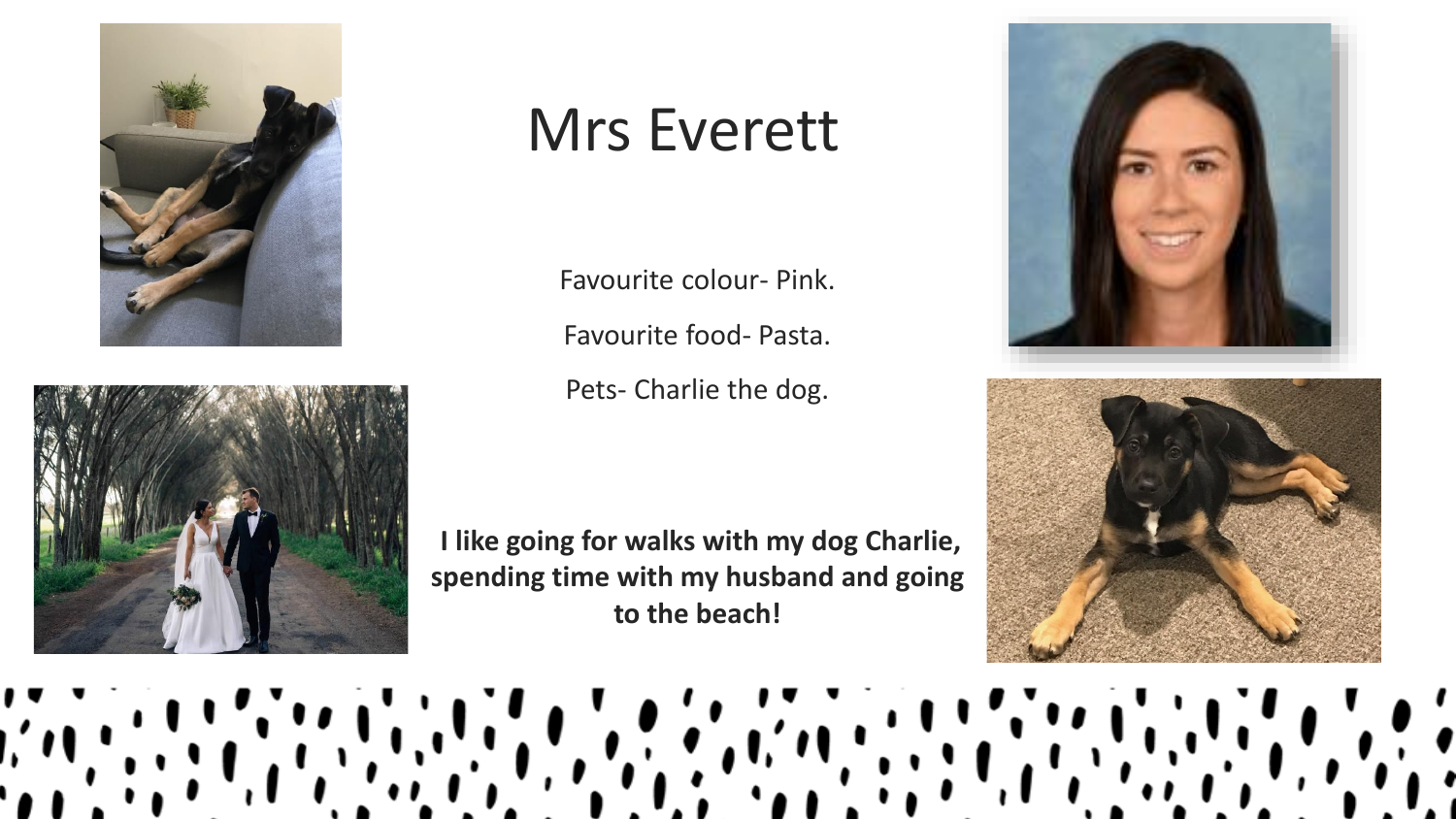# Contact Information

Our email addresses are below should you need to contact us.

Mrs Morris: [Jessica.morris@cewa.edu.au](mailto:Jessica.morris@cewa.edu.au)

Mrs Everett: [lauren.marino@cewa.edu.au](mailto:lauren.marino@cewa.edu.au)

Mrs Kowald [carroll.kowald@cewa.edu.au](mailto:carroll.kowald@cewa.edu.au)

All important correspondence should be sent via email.

Please note that we will be sending whole class notifications through Seesaw. Therefore, it is essential that you have this set up.



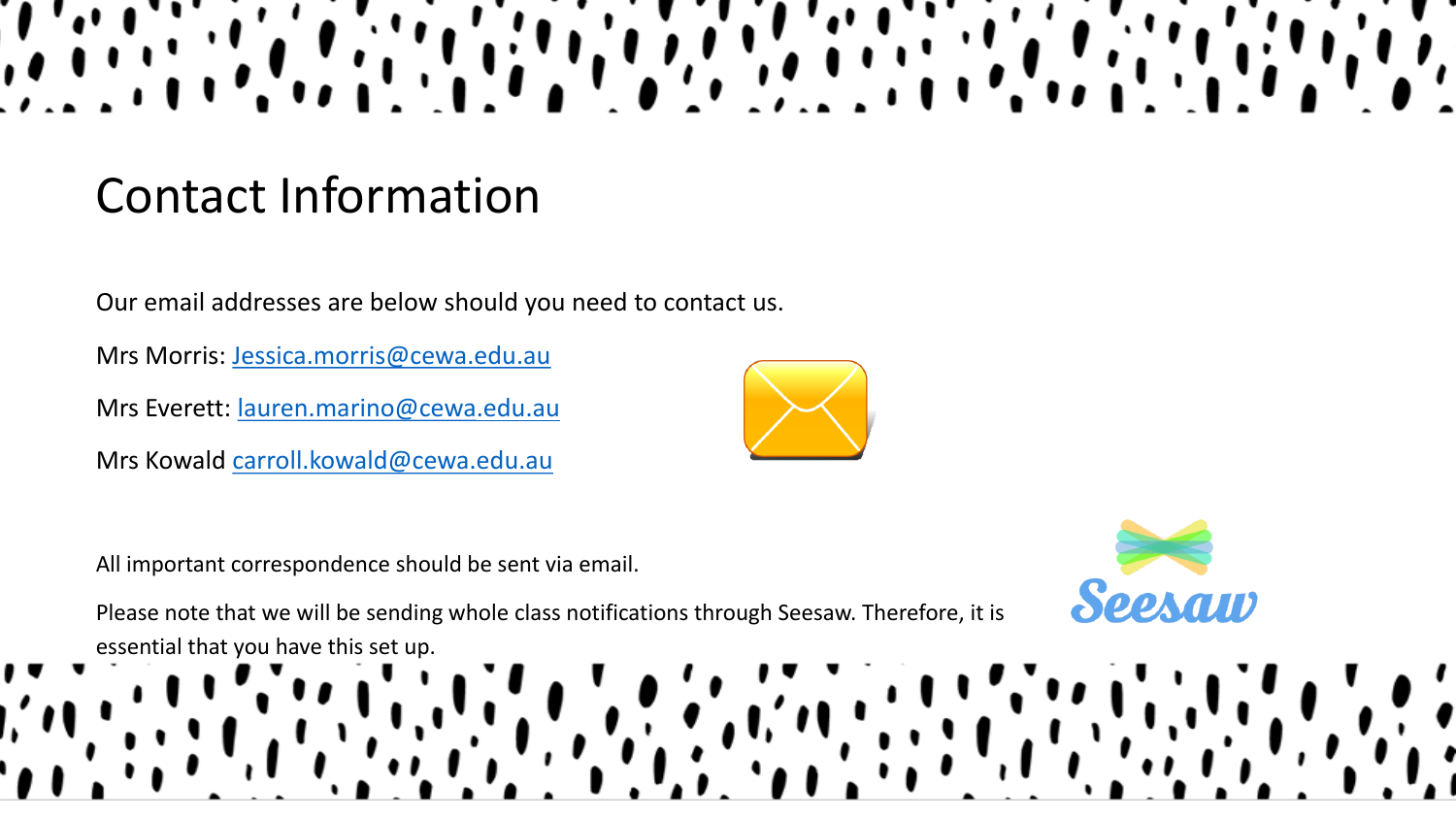### **Specialist Teachers**

Ms Syona Fernandes: (The Arts Teacher) [syona.fernandes@cewa.edu.au](mailto:syona.fernandes@cewa.edu.au)

Ms Carrie Frost (Physical Education Teacher) [carrie.frost@cewa.edu.au](mailto:carrie.frost@cewa.edu.au)

Mr Ken James (Mathematics & Health Teacher) [ken.james@cewa.edu.au](mailto:ken.james@cewa.edu.au)

Mrs Rebecca Curtis (AUSLAN Teacher) [Rebecca.curtis1@cewa.edu.au](mailto:Rebecca.curtis1@cewa.edu.au)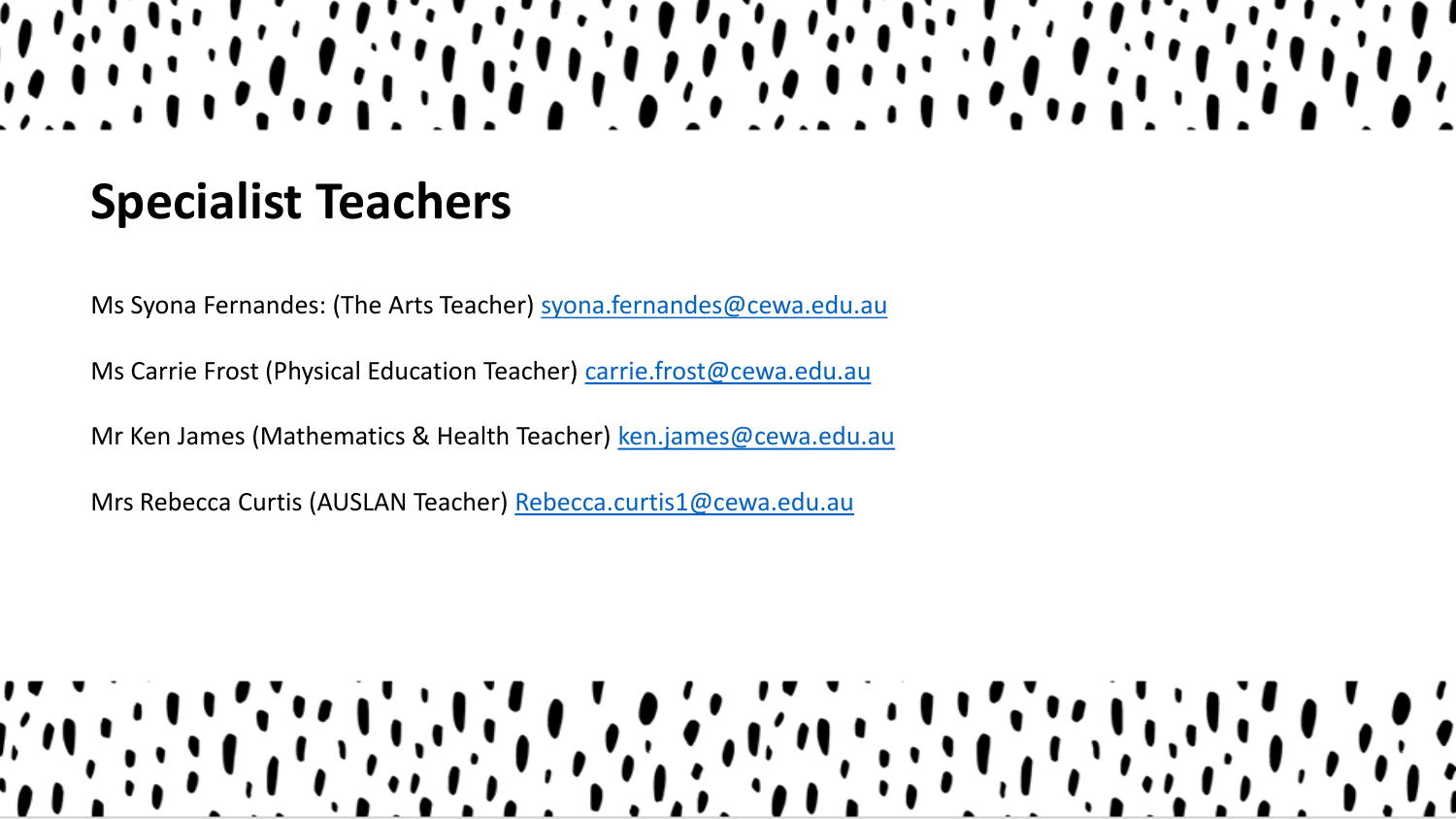#### Year Two Blue Timetable

|                            | TIME  | MONDAY                                                                       | TUESDAY                    | WEDNESDAY                                                                                                       | <b>THURSDAY</b>                                | FRIDAY                                                               |
|----------------------------|-------|------------------------------------------------------------------------------|----------------------------|-----------------------------------------------------------------------------------------------------------------|------------------------------------------------|----------------------------------------------------------------------|
|                            | 9.00  | <b>SPELLING/DICTATION</b>                                                    | <b>SPELLING/DICTATION</b>  | <b>PROTECTIVE BEHAVIOURS</b><br>- MRS KOWALD<br>$(9.00 - 9.30)$<br><b>INVESTIGATION TIME</b><br>$(9.30 - 9.55)$ | <b>HEALTH - MR JAMES</b><br>$(9:00-9:45)$      | <b>SPELLING/DICTATION</b>                                            |
| $\boldsymbol{\mathcal{L}}$ | 9:30  | ENGLISH                                                                      | <b>ENGLISH</b>             | <b>PHYSICAL EDUCATION</b><br>-MS FROST<br>$(9.55 - 10.45)$                                                      | <b>SPELLING/DICTATION</b><br>$(9.45 - 10.30)$  | ENGLISH                                                              |
|                            | 10:45 | RECESS                                                                       | RECESS                     | RECESS                                                                                                          | RECESS<br>$(10.30 - 10.50)$                    | RECESS                                                               |
| $\mathbf{3}$               | 11:05 | <b>MATHEMATICS</b>                                                           | <b>MATHEMATICS</b>         |                                                                                                                 | ENGLISH                                        | <b>MATHEMATICS</b>                                                   |
|                            | 12:00 | <b>RELIGIOUS EDUCATION</b>                                                   | <b>RELIGIOUS EDUCATION</b> | <b>SCIENCE</b><br>-MRS KOWALD                                                                                   | <b>LITURGICAL SINGING</b><br>$(11.35 - 12.20)$ | <b>THE ARTS</b><br>-MS FERNANDEZ                                     |
|                            | 12:50 | LUNCH                                                                        | LUNCH                      | LUNCH                                                                                                           | LUNCH<br>$(12.20 - 1.00)$                      | LUNCH                                                                |
| 5                          | 1:30  | <b>MATHEMATICS - MR JAMES</b><br>(MEASUREMENT & GEOMETRY)<br>$(1.30 - 2.15)$ | <b>TECHNOLOGIES</b>        | HASS                                                                                                            | <b>MATHEMATICS</b>                             | LIBRARY (1:30-1:50)<br><b>RELIGIOUS EDUCATION</b><br>$(4.50 - 2.30)$ |
| $\boldsymbol{6}$           | 2.20  | <b>LOTE - MRS CURTIS</b><br>$(2.20 - 3.05)$                                  |                            |                                                                                                                 |                                                | $(2.30-255)$<br><b>SPORT</b>                                         |
|                            | 3.05  | HOME TIME                                                                    | HOME TIME                  | HOME TIME                                                                                                       | <b>EARLY CLOSE</b><br>2:30                     | HOME TIME                                                            |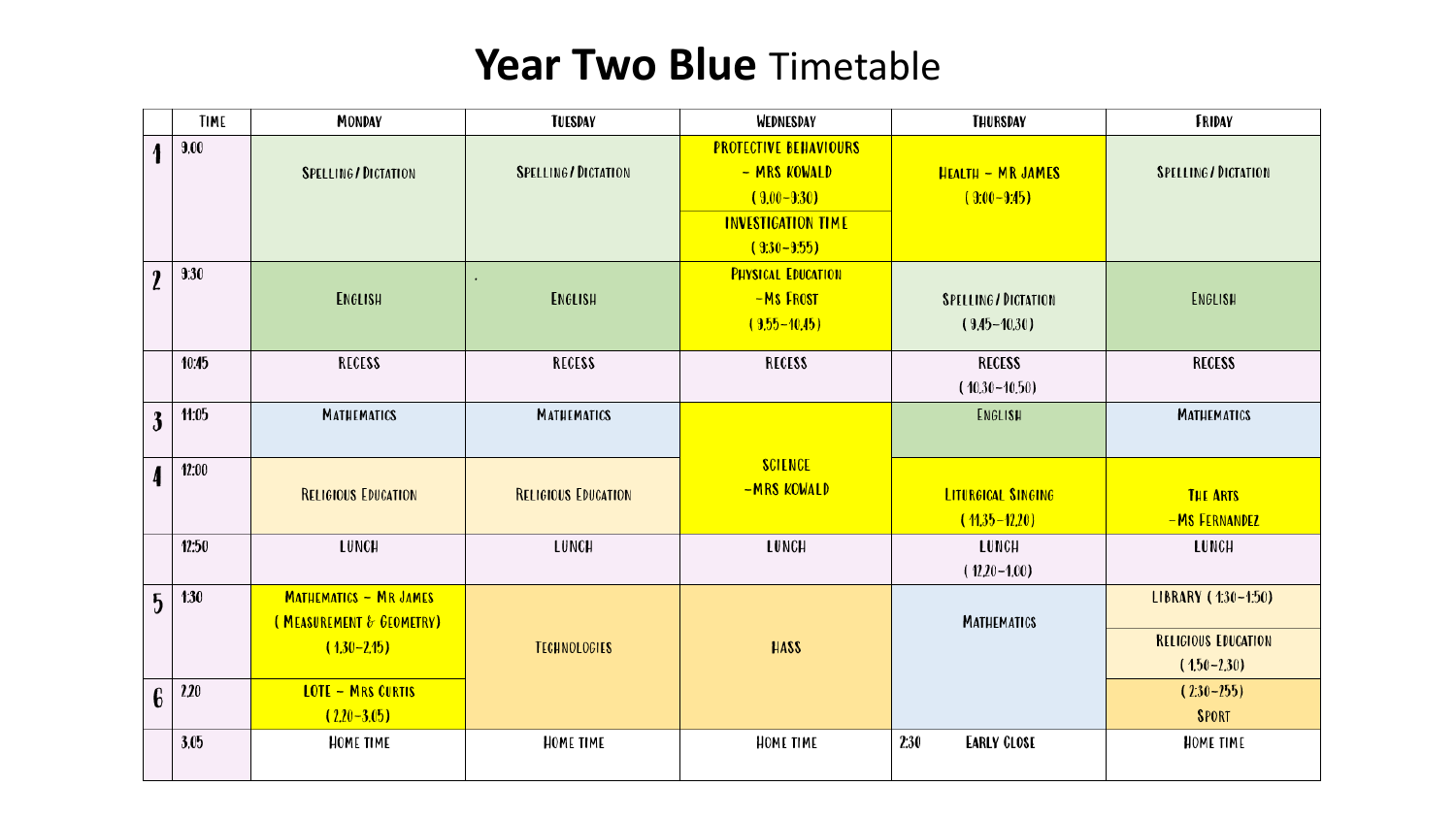#### Year Two Gold Timetable

| <b>Tme</b>      | Monday                                                           | Tuesday             | Wednesday                                                      | Thursday                               | Friday                                                             |
|-----------------|------------------------------------------------------------------|---------------------|----------------------------------------------------------------|----------------------------------------|--------------------------------------------------------------------|
| $q_{OO}$        | Spelling/Dictation                                               | Spelling/Dictation  | Physical Education<br>$(9.00 - 9.50)$                          | Spelling/Dictation                     | Spelling/Dictation                                                 |
| 9 <sub>30</sub> | English                                                          | English             | $(9.55 - 10.45)$<br>hvestigation Time<br>Protective behaviours | <b>Health</b><br>$(9! + 5 - 10.30)$    | English                                                            |
| <b>D-45</b>     | <b>RECESS</b>                                                    | <b>RECESS</b>       | <b>RECESS</b>                                                  | <b>RECESS</b><br>$(10.30 - 10.50)$     | <b>RECESS</b>                                                      |
| EOS             | <b>Mathematics</b>                                               | Mathematics         | <b>HASS</b>                                                    | English                                | Mathematics                                                        |
| 2:00            | Religious Education                                              | Religious Education |                                                                | Liturgical Singing<br>$(1.35 - 12.20)$ | Religious Education                                                |
| 12:50           | <b>LUNCH</b>                                                     | LUNCH               | LUNCH                                                          | LUNCH<br>(I2.20-IOO)                   | <b>LUNCH</b>                                                       |
| 130             | <b>LOTE</b><br>$(1.30 - 2.15)$                                   | Technologies        |                                                                |                                        | The Arts<br>$(1.30 - 2.15)$                                        |
| 220             | <b>Mathematics</b><br>(Measurement & Geometry)<br>$(220 - 3.05)$ |                     | Science                                                        | Mathematics                            | <b>LIBRARY</b><br>$(2I5 - 2.3O)$<br>Class Sport<br>$(2.30 - 2.55)$ |
| 305             | Home time                                                        | Home time           | Home time                                                      | 230<br>Early Close                     | Home time                                                          |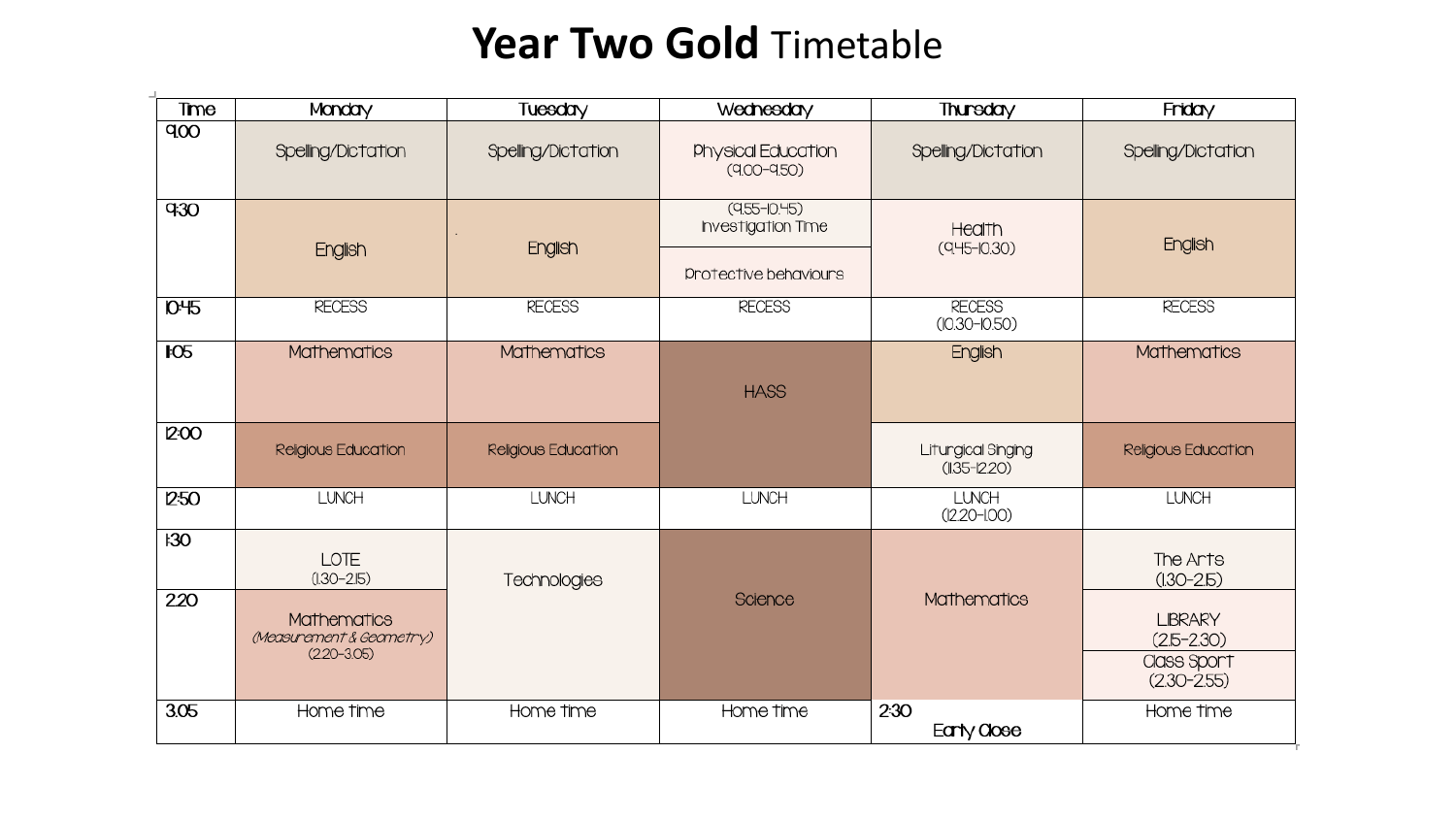# The School Day



The school day concludes at 3.05pm. **(Except for Thursdays which is a 2:30pm finish).** If you arrive before 3.05pm please do not enter the corridor outside the classroom as this is very distracting for the children as they complete their end of day tasks.

If you need to pick up your child from the class during the day, you will need to sign him/her out at the office. This will need to be done before you come to collect your child. The same procedure applies if you arrive late in the mornings.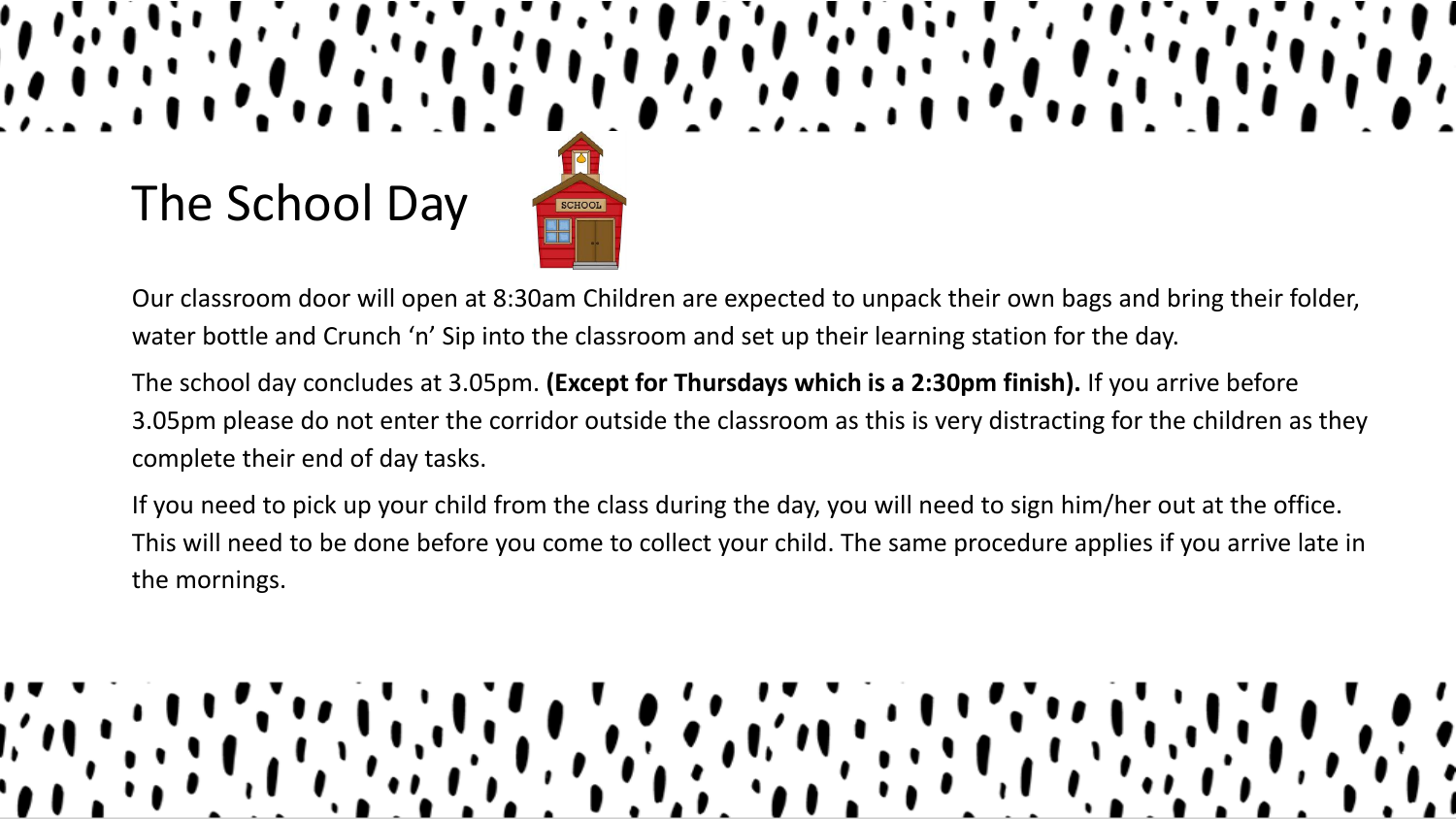# Uniform

Students are to wear their sports uniform to school on a **Wednesday** for Physical

Education and on a **Friday** for class sport. Students will not be able to participate if they do not have a water bottle or hat.





 $\frac{1}{2}$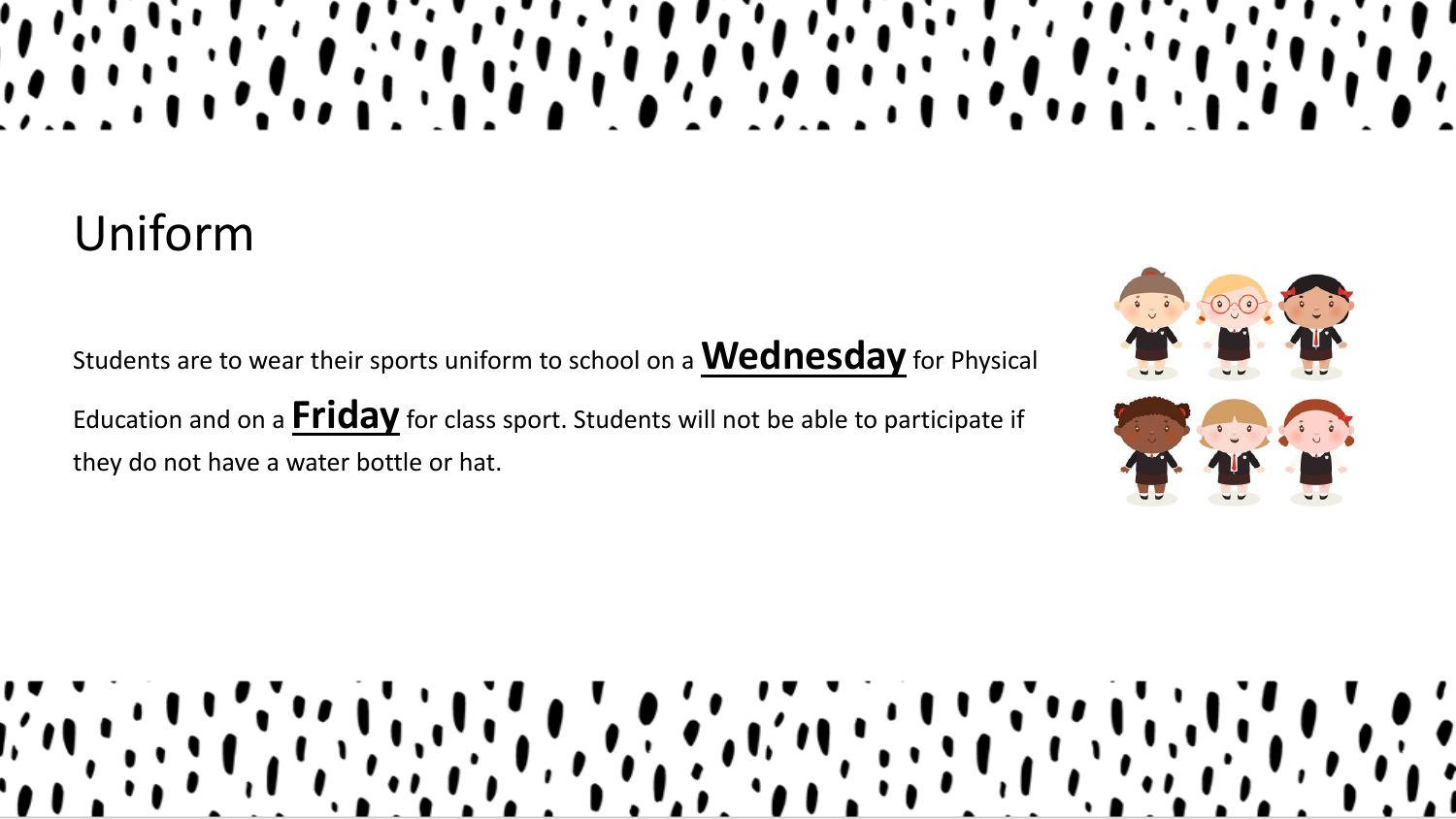# **Uniform Presentation:**

Students are expected to be well presented and to have a sense of pride in their appearance. The school uniform expectations apply to all students when traveling to and from school, during the school day and when representing the school in public.

Important Notes:

- Shirts are worn tucked in waistbands of skirts, shorts and trousers
- Shirt colour buttons are fastened when ties are worn in Term 2 and 3
- Skirts and dress to be a length that reaches the top of the knee
- Shoes: black leather lace up school shoes
- Sport shoes need to be predominately white

Hair should be clean, neatly brushed or combed and kept off the face. If your child's hair touches their shoulders, in needs to be tied up.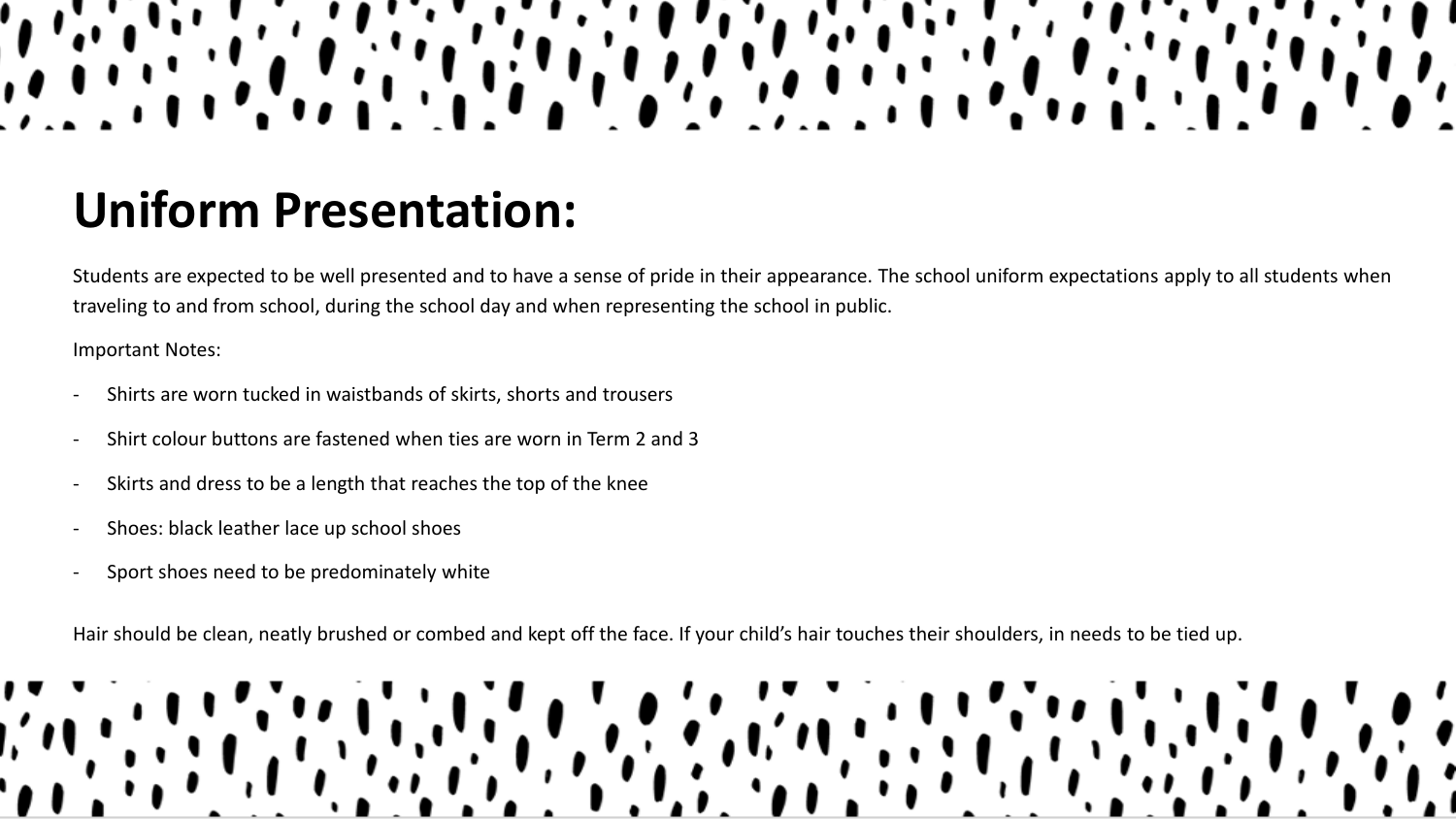#### **Absentees**

If your child is absent, please email the front office. There is also a link on our school website for absentees. This can also be found on the school SZapp



#### **Homework**

Children are encouraged to read aloud to an adult for 5-10 minutes each night. Reading must be recorded in their reading log books.

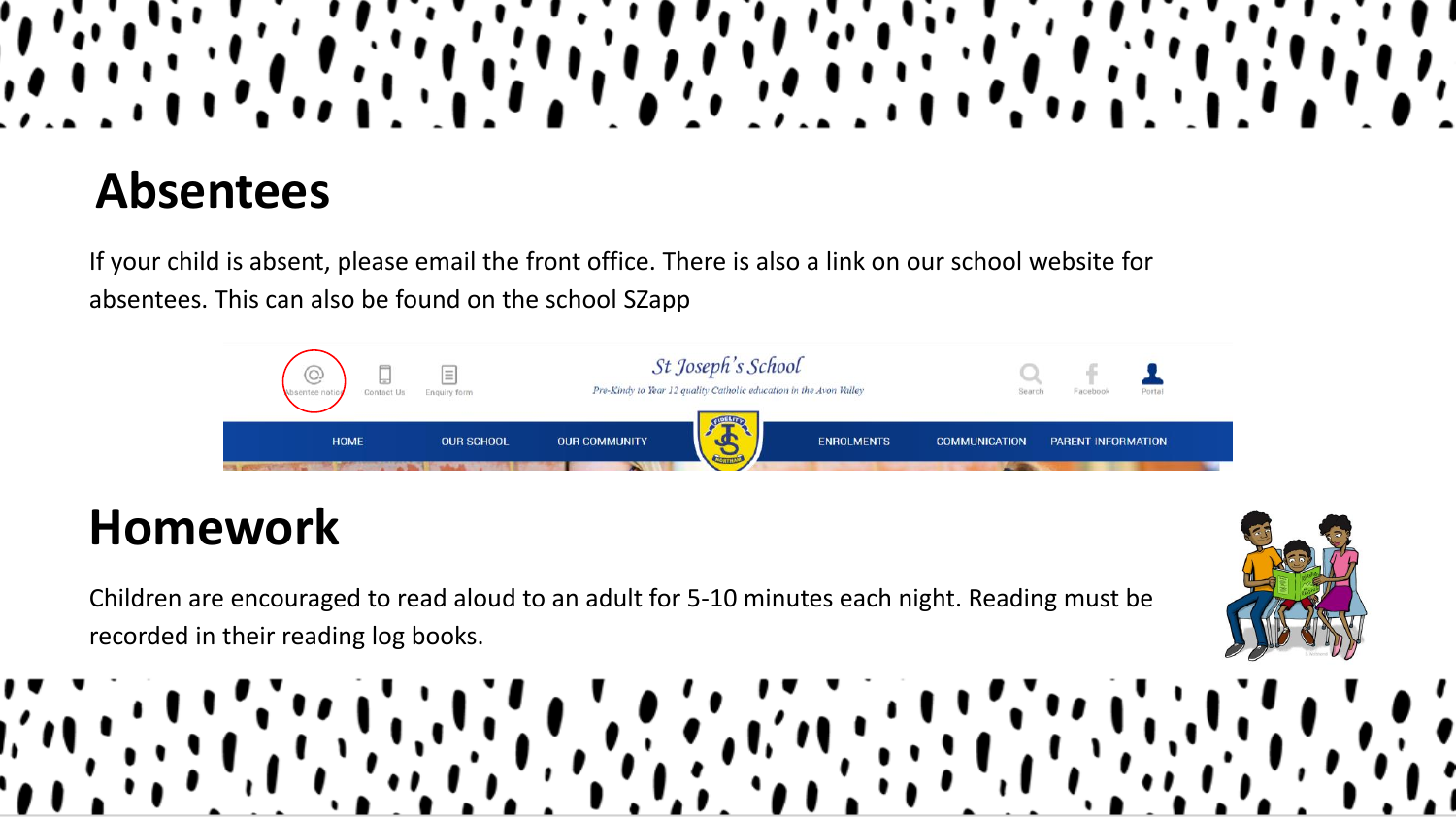#### Behaviour Management in the Classroom

Positive verbal feedback and encouragement will strongly be used in the classroom. Our classroom is using an individual behaviour management system. Students are rewarded a stamp on their reward card for displaying positive behaviour. Once the card is full, students can choose a reward such as 'bring in a stuff animal to school' or 'no shoes pass.'

#### Behaviour Management in the School

We are currently working with a school 'House Token' positive behaviour management system. Children displaying positive behaviours will receive a token for their House. The House with the most amount of tokens receive a reward such as extra playtime at the end of lunch.

Listed below are the four rules at St Joseph's School. If a student breaks a rule they will be go into timeout for five minutes. If the behaviour continues, the students will spend some time in a 'buddy class' and an email will be sent to you to inform you of the rule they have broken. Please respond to the email so that teachers can ensure you are aware of your child's behaviour throughout the day.

St Joseph's School Rules:

- 1. Respect the Teacher
- 2. Respect everyone else
- 3. Keep your body to yourself
- Respect our classroom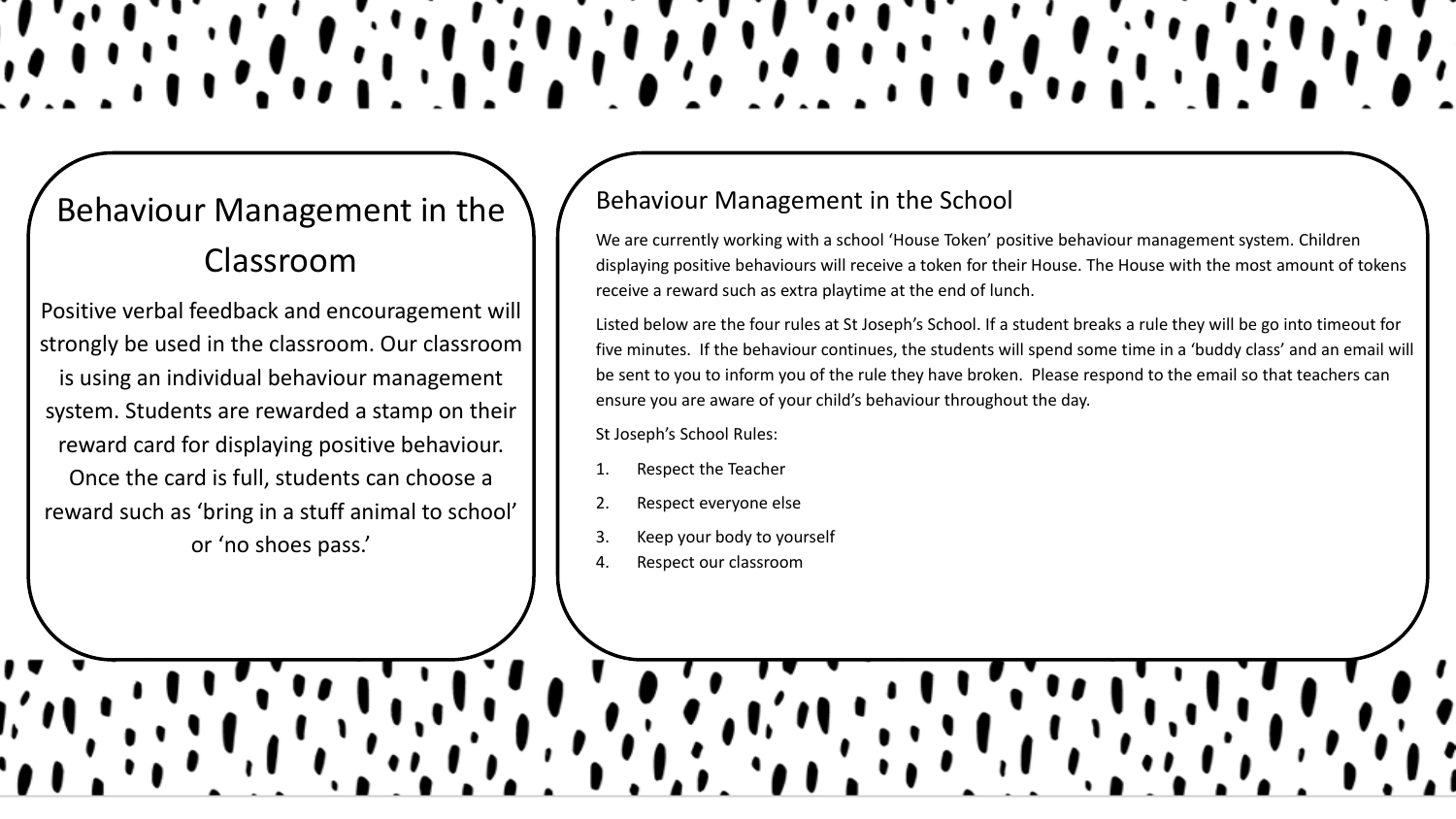#### **Contact Details/Medical Information**

Children requiring medication of any kind at school must bring a letter of explanation to the class teacher and administer the medication themselves. If this is not appropriate, then parents must see Administration. If students require medication throughout the day this will need to be left in the office – under no circumstances is it to be left in their school bag.

In Week 1, your child brought home a blue form, which contained important personal information about your child. The purpose of this form is to ensure the school has accurate, updated information about your child. Should any of your personal details, or information which the school and classroom teacher should be aware of, such as any known medical conditions change, it is imperative that you advise the school as soon as possible to ensure such information is updated on your child's file.